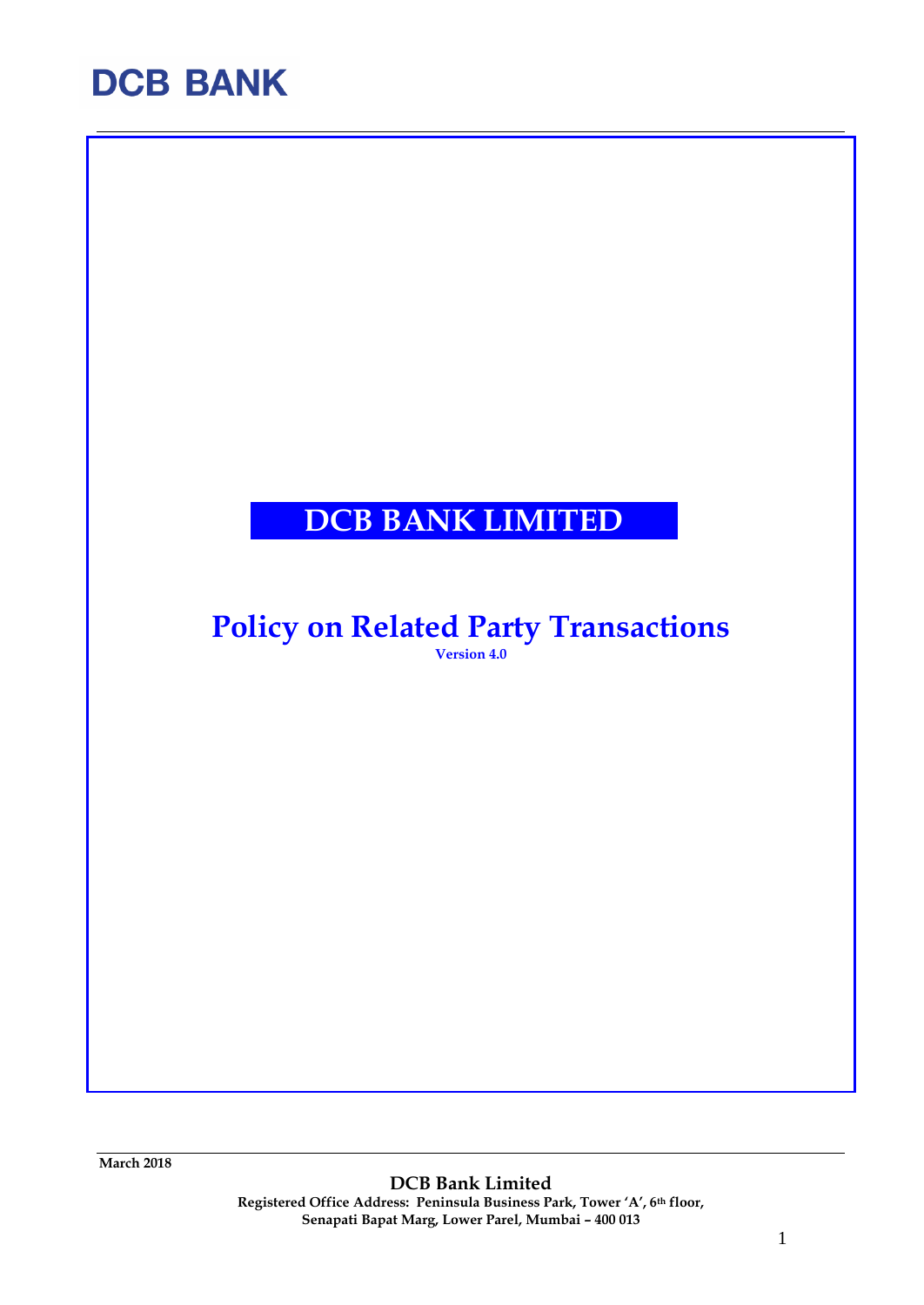### **Glossary of Abbreviations used in this Document**

| ACB         | Audit Committee of the Board                                                      |
|-------------|-----------------------------------------------------------------------------------|
| AS          | <b>Accounting Standard</b>                                                        |
| <b>ESOP</b> | <b>Employee Stock Options Plan</b>                                                |
| <b>ICAI</b> | Institute of Chartered Accountants of India                                       |
| <b>KMP</b>  | Key Managerial Person                                                             |
| <b>LODR</b> | Listing Obligation and Disclosure Requirements - SEBI<br>(LODR) Regulations, 2015 |
| <b>NRCB</b> | Nomination and Remuneration Committee of the Board                                |
| <b>RBI</b>  | Reserve Bank of India                                                             |
| <b>RPTs</b> | <b>Related Party Transactions</b>                                                 |
| <b>SEBI</b> | Securities and Exchange Board of India                                            |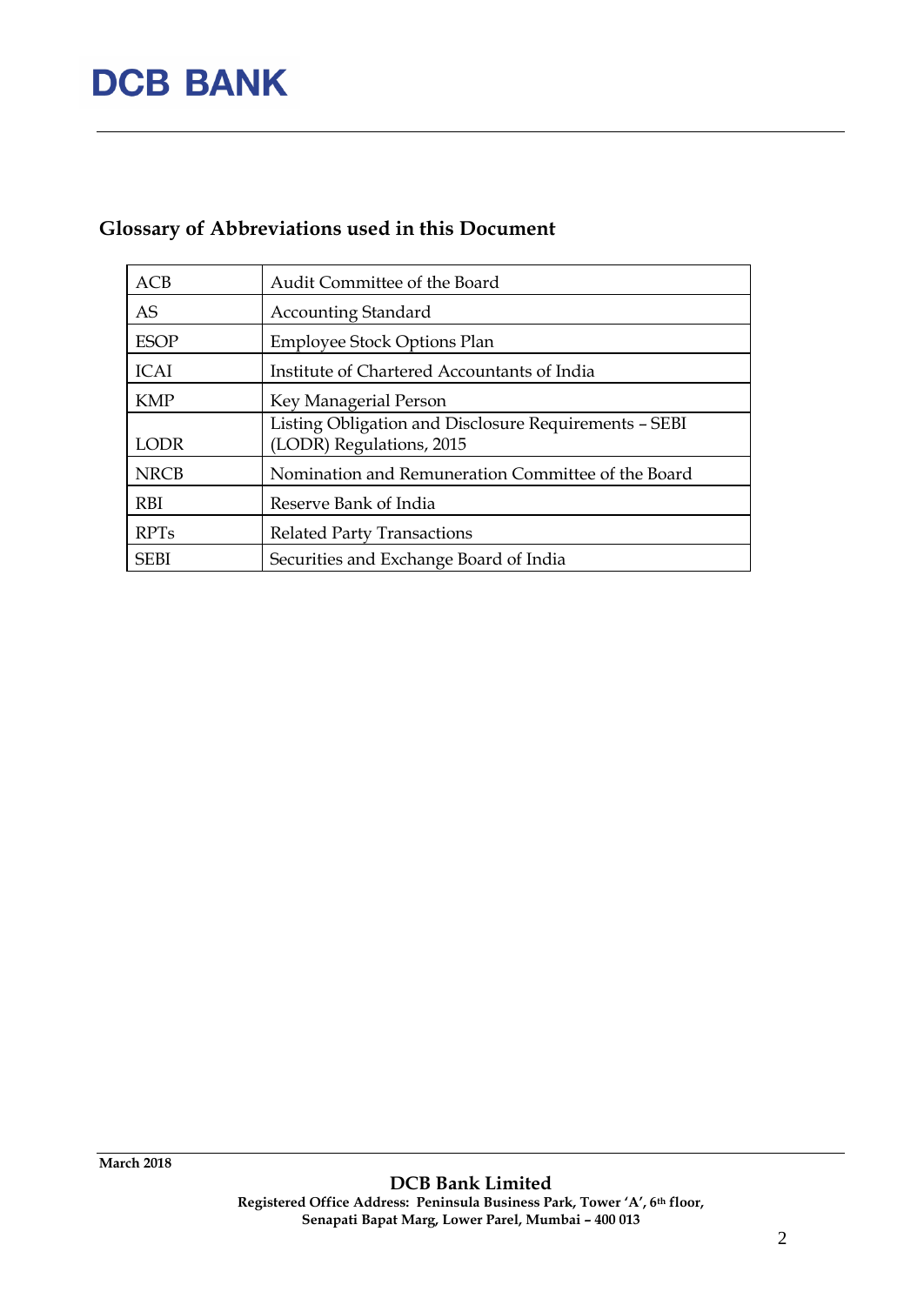### **Policy on Related Party Transactions**

#### **1. Background**

This policy on Related Party Transactions (RPTs) is being put in place in view of the following:

The Companies Act, 2013 has defined Related Party (Secs. 2(76) and (77)), the role of Audit Committee (Sec.177) and the Related Party Transactions (Sec. 188) that require approval of the Audit Committee for all RPTs, or the Board or the Shareholders in respect of certain specific related party transactions. **The provisions as per these sections are effective April 1, 2014.**

Clause 23 sub clause (2) of Securities and Exchange Board of India (Listing Obligations and Disclosure Requirements) Regulations, 2015 vide their notification dated September 02, 2015 including inter alia, a requirement of prior approval by the Audit Committee of all Related Party Transactions.

Banks in India are governed by the Reserve Bank of India guidelines contained in their circular No. DBOD. No. BP. BC. 89 /21.04.018/2002-03 March 29, 2003 - "Guidelines on compliance with Accounting Standards (AS) by banks", the gist of which is as follows:

*Related Parties: To begin with, related parties for a bank are its parent, subsidiary( ies), associates/ joint ventures, Key Management Personnel (KMP) and relatives of KMP. KMP are the whole time directors for an Indian bank and the chief executive officer for a foreign bank having branches in India. Relatives of KMP would be on the lines indicated in Section 45 S of the R.B.I. Act, 1934.*

*Disclosure format: The illustrative disclosure format recommended by the Institute of Chartered Accountants of India (ICAI) as a part of General Clarification (GC) 2/2002 has been suitably modified to suit banks.* 

*The illustrative format of disclosure by banks for AS 18 is furnished in the master circular on disclosure requirements by banks. As contained in the master circular, the manner of disclosures required by paragraphs 23 and 26 of AS 18 is illustrated in the circular and that the format is merely illustrative and is not exhaustive.*

#### **2. Identification of the related parties**

As per the requirement of above regulations, the Bank has identified its (i) Directors and their relatives, and (ii) KMP and their relatives as Related Parties. Though the RBI guidelines prescribe whole time directors as KMP, the Bank, as a listed company, has to comply with the requirements of Securities and Exchange Board of India (Listing Obligations and Disclosure Requirements) Regulations, 2015 and accordingly, the Managing Director and CEO, the Chief Financial Officer and the Company Secretary will be the KMP. Currently, the Bank does not have any subsidiary or associate or joint ventures or a parent company.

The Bank has obtained the list of relatives of Directors and KMP of the Bank.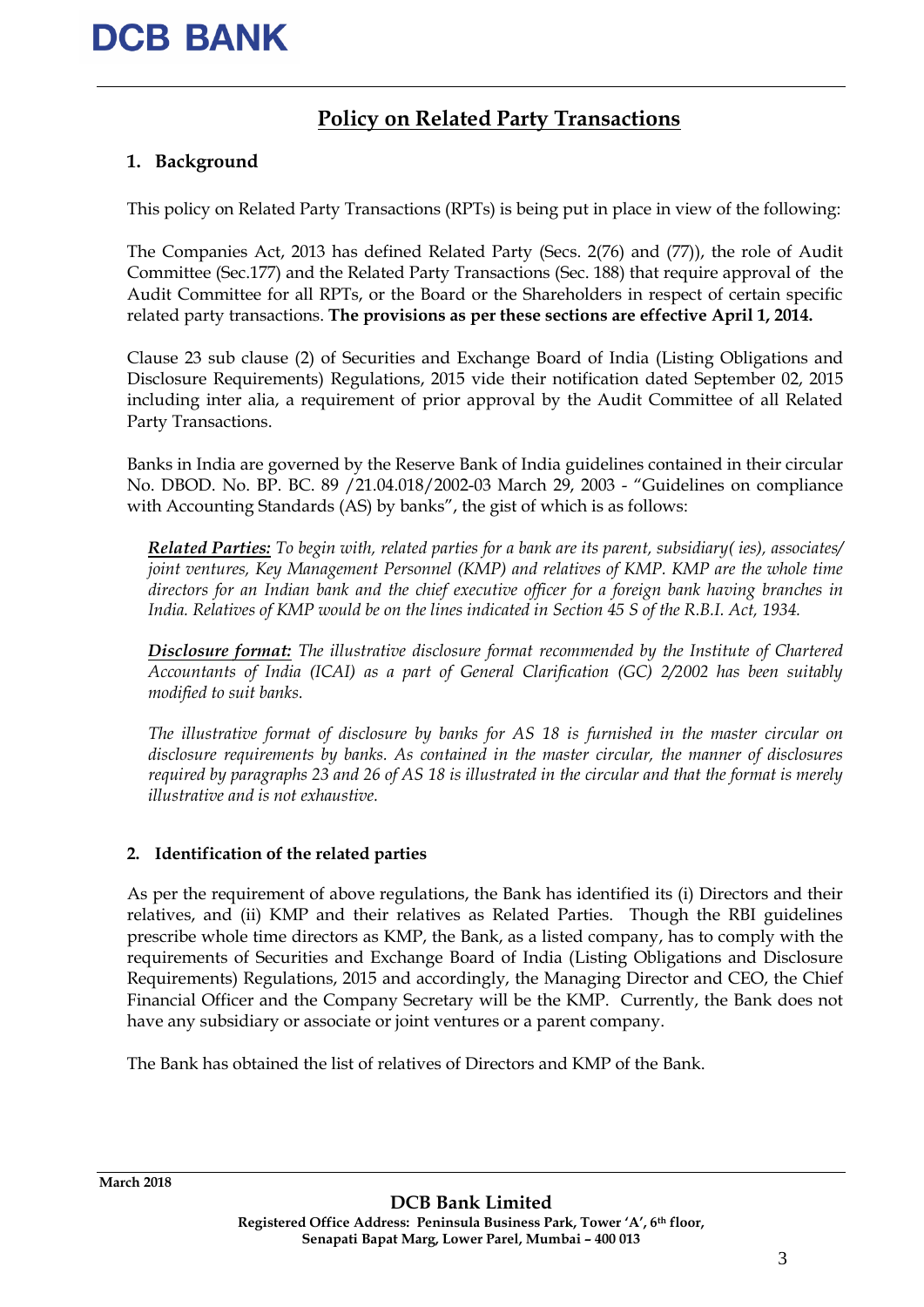#### **3. Frame work to identify and update related parties on an ongoing basis**

The Secretarial Department of the Bank obtains and circulates an updated list of Directors and their relatives and the relatives of Key Managerial Personnel (KMP). The Secretarial Department will be responsible for updating the list of the related parties along with their relatives on a quarterly basis and circulate the updated list to the user departments of the Bank and the Business/Functional Heads.

Business/Functional Heads of the Bank, based on the list circulated to them, will be responsible to report to the Finance Department in the prescribed format, the transactions entered with the related party on quarterly basis.

The Finance Department will obtain from the Operations unit, a list of related party transactions in respect of various financial transactions captured in the system. This report will be validated with the reports obtained from the Business / Functional Heads as above. The Finance Department will be responsible for reporting periodically all these transactions to the Audit Committee for its approval.

#### **4. Identification of related party transactions**

- A. The nature of transactions that may by entered into by the Bank with related parties in the normal course of business has been listed below:
	- i. Acceptance of deposits from the related parties (current accounts, savings accounts and term deposits) in the normal course of business.
	- ii. Lending of credit facilities (including funded and non-funded exposure) to KMP or their relatives. As per the provisions of the Banking Regulation Act, 1949, the Bank cannot lend to the directors or firms in which they are interested, except for certain specified types of loans as prescribed in the RBI master circular. Only loans to KMP other than whole time directors, as per approved employee loans scheme of the Bank under the same terms and conditions of such employee loans will be considered for the purpose of inclusion in the list of transactions in the normal course of business.
	- iii. Interest paid to and interest received from related parties: KMP of the Bank are eligible for additional 1% per annum interest over the card rates on their deposits as defined in the RBI master circular on payment of interest on deposits from bank's own staff and accordingly, such interest amounts will be included in these transactions in the normal course of business.
	- iv. Foreign remittances by directors and their relatives for their personal and / or business purposes at terms as applicable to other customer of the Bank and by KMP for personal purposes at the same terms as offered to all employees of the Bank, for example, commission on such foreign remittances may be waived for all employees of the Bank.
	- v. Letting of lockers as per the terms and conditions of the facility as offered to all customers of the Bank.
	- vi. Other banking services like issue of demand drafts, funds transfers, investments in third party products, etc. on the same terms and conditions as offered to all other employees of the Bank.
- vii. Salaries including managerial remuneration approved by the RBI or the Nomination and Remuneration Committee of the Board (NRCB) as the case may be.
- viii. Employee Stock Options (ESOP) granted to KMP and exercise thereof by KMP as per prior approvals given by NRCB.
- ix. Dividend payment on investments made by related parties in the Bank's shares, as approved by the shareholders in the Annual General Meeting.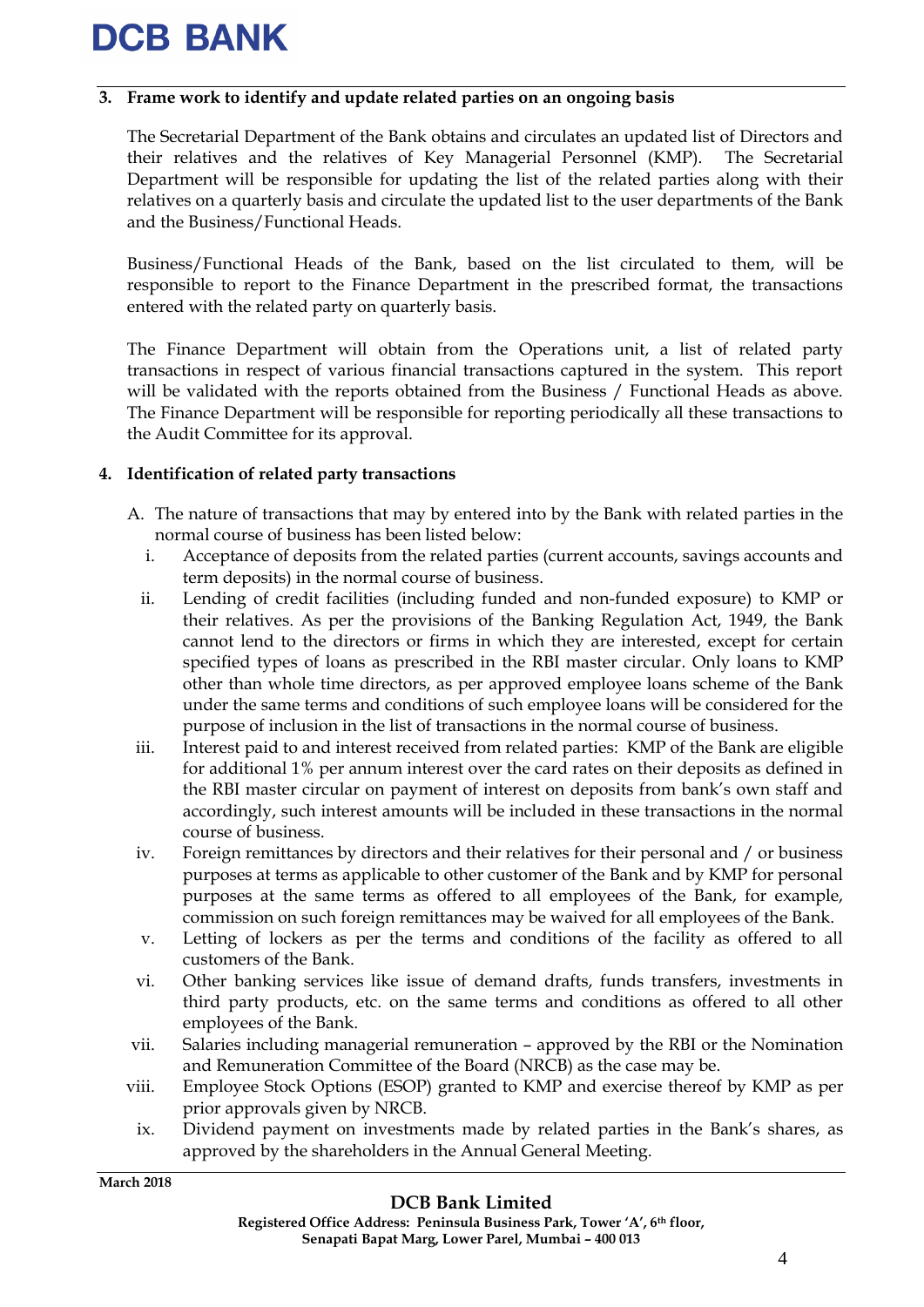- x. Sale of fixed assets in the form of used cars or home furnishings at written down value, provided to KMP as part of their terms of service.
- xi. Chairman's remuneration as approved by RBI.
- xii. Directors' Sitting Fees at rates approved by NRCB.
- B. All related party transactions other than the above, if any, will be executed with prior approval of the Audit Committee in each case. Such transactions may be put up for approval of the Audit Committee members by email and in all such cases, the transactions will be collated and presented in the next Audit Committee meeting for the purpose of reporting.
- C. Specific transactions as listed in Sec.188 of the Companies Act, 2013 requiring prior approval of the Board / shareholders will be put up to Audit Committee for prior approval as envisaged in the Act and in Securities and Exchange Board of India (Listing Obligations and Disclosure Requirements) Regulations, 2015.

#### **5. Board / Shareholders' Approval of the related party transactions**

In compliance with the requirements of the Companies Act, 2013 and Clause 23 sub clause (3) (d) of Securities and Exchange Board of India (Listing Obligations and Disclosure Requirements) Regulations, 2015, the Bank will report the related party transactions to the Audit Committee on quarterly basis. Further, as per the requirements of the Companies Act, 2013, in respect of transactions entered into with the related parties which are not entered into by the Bank in the ordinary course of business and are not at an arm's length basis, the Bank will obtain the prior approval of the Board of Directors.

Further, no material transaction i.e. transaction of value more than 5% of the turnover or 20 percent of net worth shall be entered into by the Bank except with the prior approval of the shareholders of the Bank by a special resolution.

#### **6. Reporting of related party transactions**

All related party transactions, as pre-approved by the Audit Committee being in the nature of normal course of business and at arm's length, occurring between two audit committee meetings will be collated and reported to the Audit Committee in its subsequent meeting, normally on a quarterly basis.

#### **7. Disclosure of related party transactions**

The illustrative format of disclosure by banks for AS-18 is furnished in the RBI master circular on disclosure requirements by banks. As contained in the master circular, the manner of disclosures required by paragraphs 23 and 26 of AS 18 is illustrated in the circular and that the format is merely illustrative and not exhaustive. The Bank will, therefore, disclose annually the reported part transactions in the format prescribed by the RBI in its master circular and as applicable to all banks, updated for further requirements of AS-18, if any. This will be the responsibility of the Financial Control unit of the Bank.

#### **8. Review of the policy**

The policy will be reviewed annually, preferably in the first quarter of every financial year, and will be placed for approval by the Audit Committee.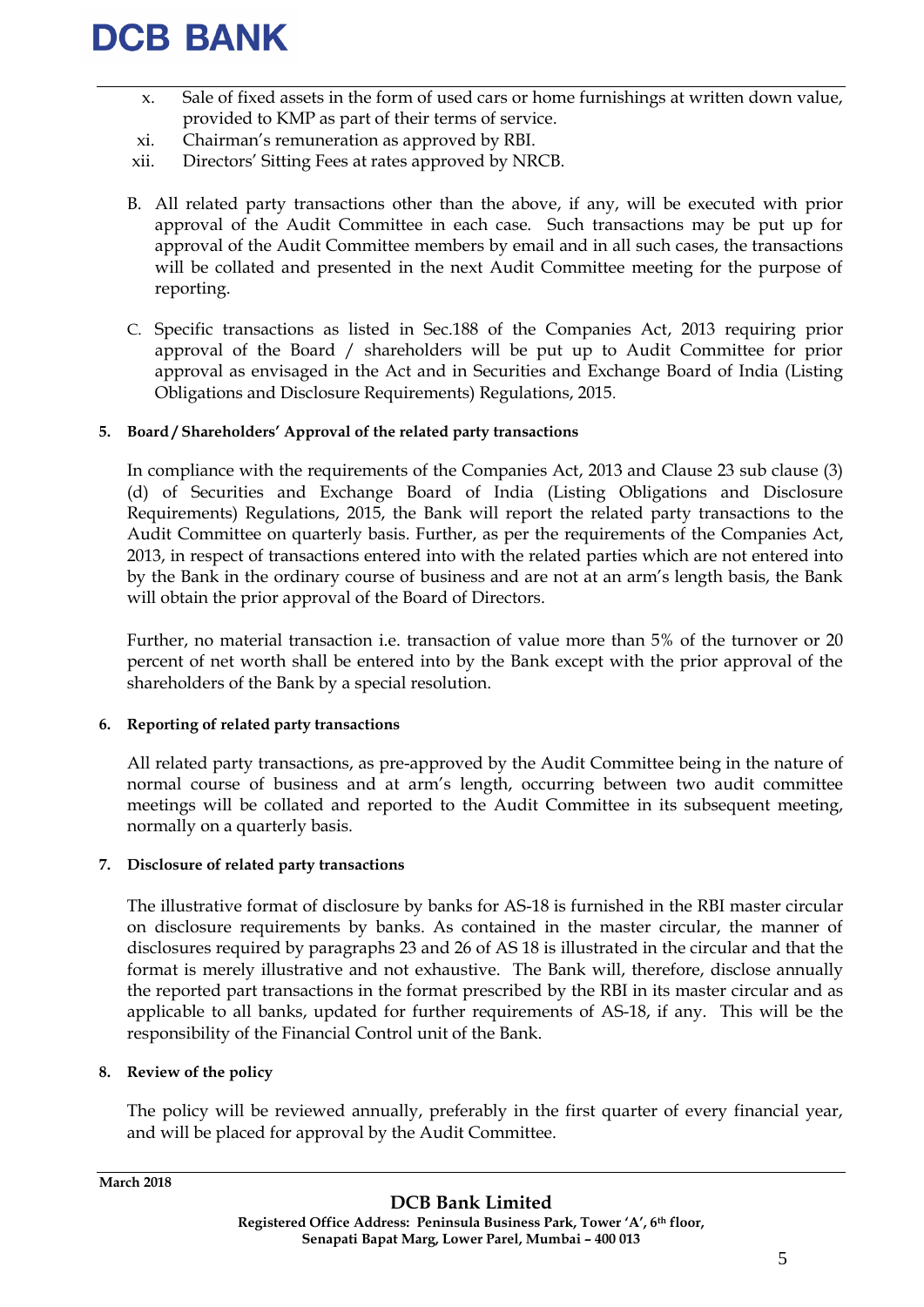#### **List of transactions with Related Parties to the extent of the values stated, requiring omnibus approval annually and applicable regulatory requirements**

As per the Rule 6A inserted by Ministry of Corporate Affairs under the Companies (Meetings of Board and its Powers) Second Amendment Rules, 2015, the Bank shall be required to obtain approval of ACB and may make omnibus approval for related party transactions subject to the following prescribed conditions.

- The Audit Committee shall, after obtaining approval of the Board of Directors, specify the criteria for making the omnibus approval which shall include the following, namely:
	- a) Maximum value of the transactions, in aggregate, which can be allowed under the omnibus route in a year;
	- b) The maximum value per transaction which can be allowed;
	- c) Extent and manner of disclosures to be made to the Audit Committee at the time of seeking omnibus approval;
	- d) Review, at such intervals as the Audit Committee may deem fit, related party transaction entered into by the company pursuant to each of the omnibus approval made;
	- e) Transactions which cannot be subject to the omnibus approval by the Audit Committee.
- The Audit Committee shall consider the following factors while specifying the criteria for making omnibus approval, namely:
	- a) Repetitiveness of the transactions (in past or in future)
	- b) Justification for the need of omnibus approval
- The Audit Committee shall satisfy itself on the need for omnibus approval for transactions of repetitive nature and that such approval is in the interest of the company.
- The omnibus approval shall contain or indicate the following:
	- a) Name of the related parties
	- b) Nature and duration of transaction
	- c) Maximum amount of transactions that can be entered into
	- d) The indicative base price or current contracted price and the formula for variation in the price, if any; and
	- e) Any other information relevant or important for the Audit Committee to take decision on the proposed transactions

Provided that where the need for related party transactions cannot be foreseen and aforesaid details are not available, audit committee may make omnibus approval for such transactions subject to their value not exceeding rupees one crore per transaction.

- Omnibus approval shall be valid for a period not exceeding one financial year and shall require fresh approval after expiry of such financial year.
- Omnibus approval shall not be made for transactions in respect of selling or disposing of the undertaking of the company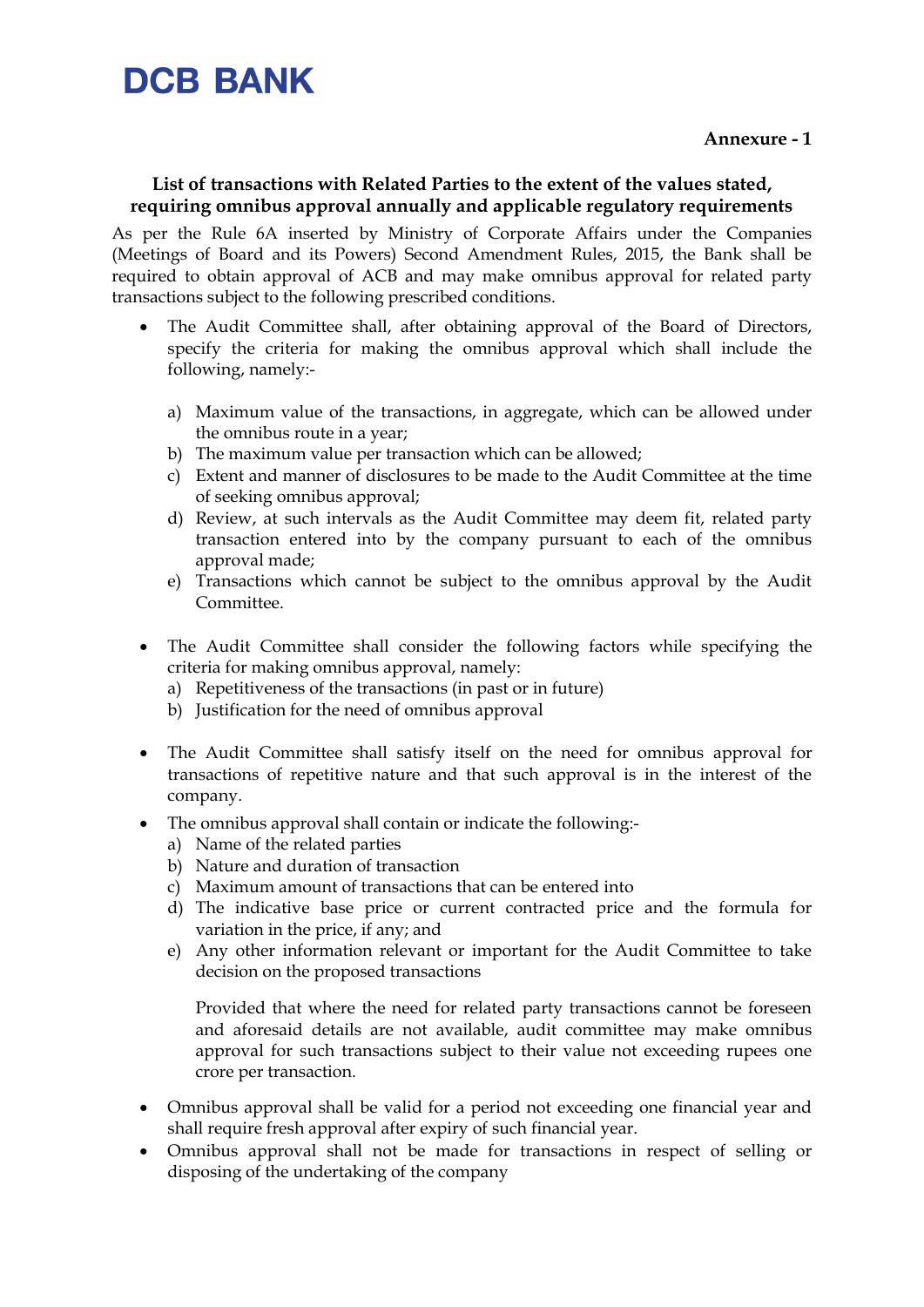#### **Annexure 2: Annual Review of list of transactions approved by ACB under omnibus approval**

| <b>S1.</b><br>No. | <b>Related Party</b><br>Category                                                 | <b>Nature of transactions</b>                                                                                                                                             | Value of transaction & Justification<br>for arm's length                                                                                                                                                                                                                                                  |
|-------------------|----------------------------------------------------------------------------------|---------------------------------------------------------------------------------------------------------------------------------------------------------------------------|-----------------------------------------------------------------------------------------------------------------------------------------------------------------------------------------------------------------------------------------------------------------------------------------------------------|
| $\mathbf{1}$      | Directors and Key<br><b>Managerial Persons</b><br>('KMP') and their<br>relatives | Acceptance of deposits from<br>related parties in the normal<br>course of banking business                                                                                | Not exceeding Rs. 25 crores per<br>deposit transaction, at arm's length<br>rates as offered in the normal course<br>of business                                                                                                                                                                           |
| 2                 | i) Directors and their<br>relatives                                              | i) Lending of credit facilities<br>(including funded and<br>non-<br>funded exposure)                                                                                      | i. Exempted lending as permitted<br><b>RBI</b><br>circular<br>master<br>for<br>in<br>example, loans against deposits                                                                                                                                                                                      |
|                   | ii) KMP                                                                          | ii) Loans to KMP other than<br>whole time directors, as per<br>employee<br>approved<br>loans<br>scheme                                                                    | ii. if such loans are part of any<br>approved staff loan scheme and<br>on same terms as applicable to<br>eligible employees under such<br>scheme which could be grade<br>based which may not apply to all<br>employees but only to a certain or<br>more vintage in the Bank or<br>certain grade and above |
| 3                 | Directors and KMP<br>and their relatives                                         | Interest paid to and interest<br>received from related parties.<br>All employees including KMP<br>eligible for additional 1% per<br>annum over card rates for<br>deposits | Interest as may be applicable on the<br>above transactions                                                                                                                                                                                                                                                |
| $\overline{4}$    | Directors and KMP<br>and their relatives                                         | Foreign remittances for personal<br>purposes                                                                                                                              | Equivalent of up to USD 100,000<br>For KMP at same terms as offered to<br>all employees                                                                                                                                                                                                                   |
| 5                 | Directors and KMP<br>and their relatives                                         | Letting of lockers                                                                                                                                                        | As applicable for bank's customers<br>and if for KMP, as applicable to all<br>employees.                                                                                                                                                                                                                  |
| 6                 | Director and KMP and<br>their relatives                                          | Other banking services like issue<br>demand<br>drafts,<br>funds<br>of<br>transfers, investments in third<br>party products, etc.                                          | Not exceeding Rs.25 lakhs per draft<br>or funds transfer transaction or any<br>other mode of remittance in Indian<br>Rupee<br>Up to Rs.1 crore per transaction for<br>investment in third party products                                                                                                  |
| 7                 | <b>KMP</b>                                                                       | Salaries including<br>managerial<br>remuneration                                                                                                                          | As approved by RBI or NRCB<br>(Nomination<br>and Remuneration<br>Committee of the Board)                                                                                                                                                                                                                  |
| 8                 | <b>KMP</b>                                                                       | <b>Employee Stock Options</b>                                                                                                                                             | As approved by NRCB                                                                                                                                                                                                                                                                                       |
| 9                 | Directors and KMP<br>and their relatives                                         | Dividend payment                                                                                                                                                          | As approved by the Board and the<br>Shareholders in AGM                                                                                                                                                                                                                                                   |
| 10                | <b>KMP</b>                                                                       | Sale of fixed assets in the form of<br>used cars or home furnishings                                                                                                      | As approved per HR employee<br>benefit scheme<br>Value of such item sold not<br>exceeding Rs.1 lakh per instance,<br>except in case of sale of used car<br>before completion of 5 years, in<br>which case, such sale value not                                                                            |